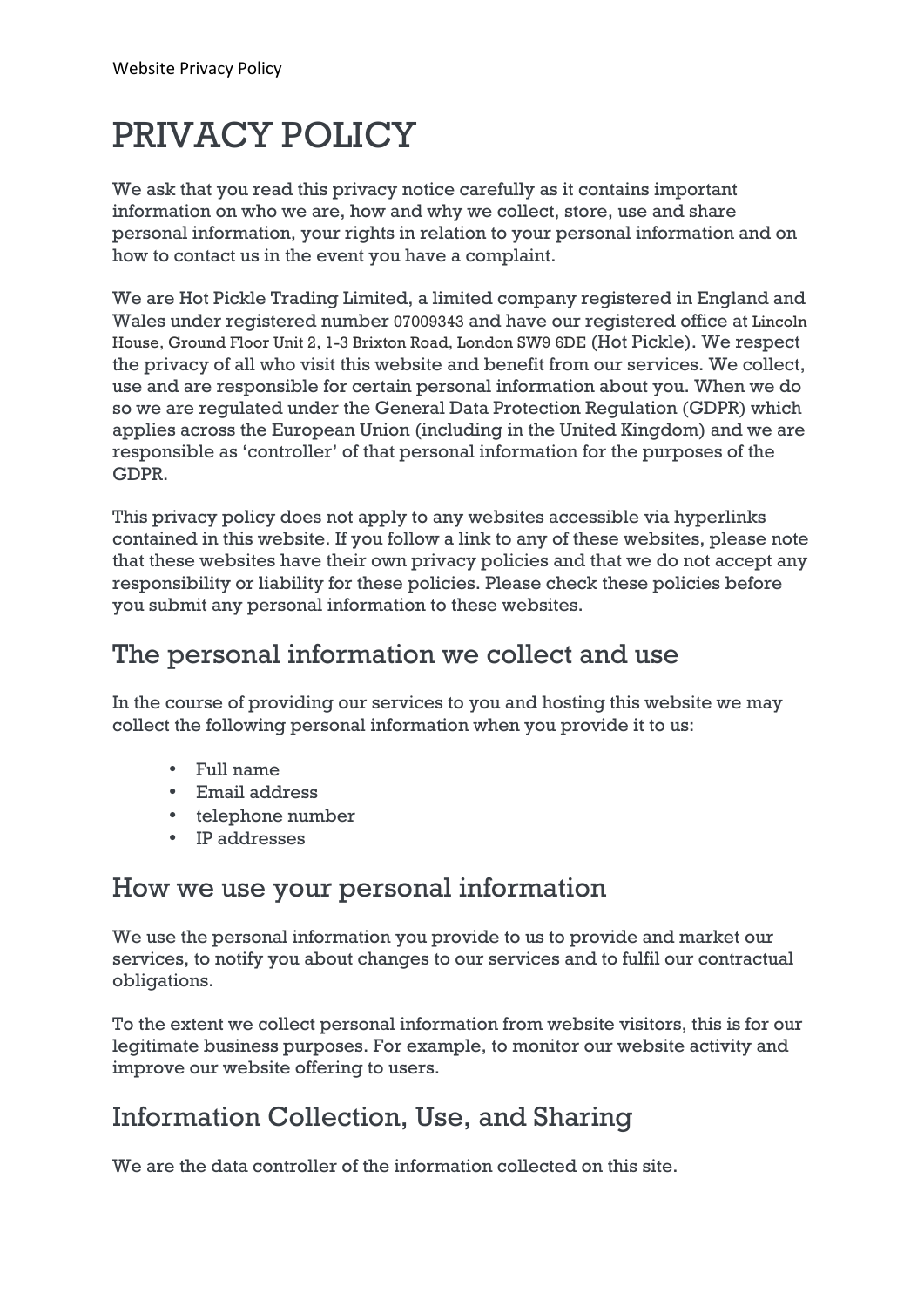We only have access to/collect information that you voluntarily give us via email, telephone or other direct contact from you. We will not sell or rent this information to anyone.

We will share personal information with law enforcement or other authorities if required by applicable law.

We will only share your information with third parties outside of our organisation that assist us in the running of our business including providing services to you.

We may also wish to provide you with relevant information about any services or events we think may be of interest to you. If you would rather not receive this information, you can contact us anytime and let us know data@hotpickle.co.uk

#### Retention of your information

We will only retain your personal information to the extent we need to retain it or for as long as required under other legal and regulatory obligations to which we are subject. Different retention periods apply for different categories of personal information. Please contact data@hotpickle.co.uk if you would like further information on this.

## Your Access to and Control Over Information

You may opt out of future marketing contacts from us at any time by contacting us via the email address or phone number given on our website. You can also do the following at any time:

- See what data we have about you, if any.
- Change/correct any data we have about you.
- Have us delete any data we have about you.
- Restrict our processing of your personal information
- Request personal information in a machine-readable re-useable form
- Object to us processing your personal information.

If you have provided consent for the processing of your personal information, you have the right (in certain circumstances) to withdraw that consent at any time which will not affect the lawfulness of the processing before your consent was withdrawn.

Please note that these rights are not absolute and on occasion they may be overridden by our need to comply with our legal obligations. In addition, your exercise of these rights may result in us being unable to fulfil our contractual obligations towards you.

If you would like to exercise any of these rights for you, you will need to: